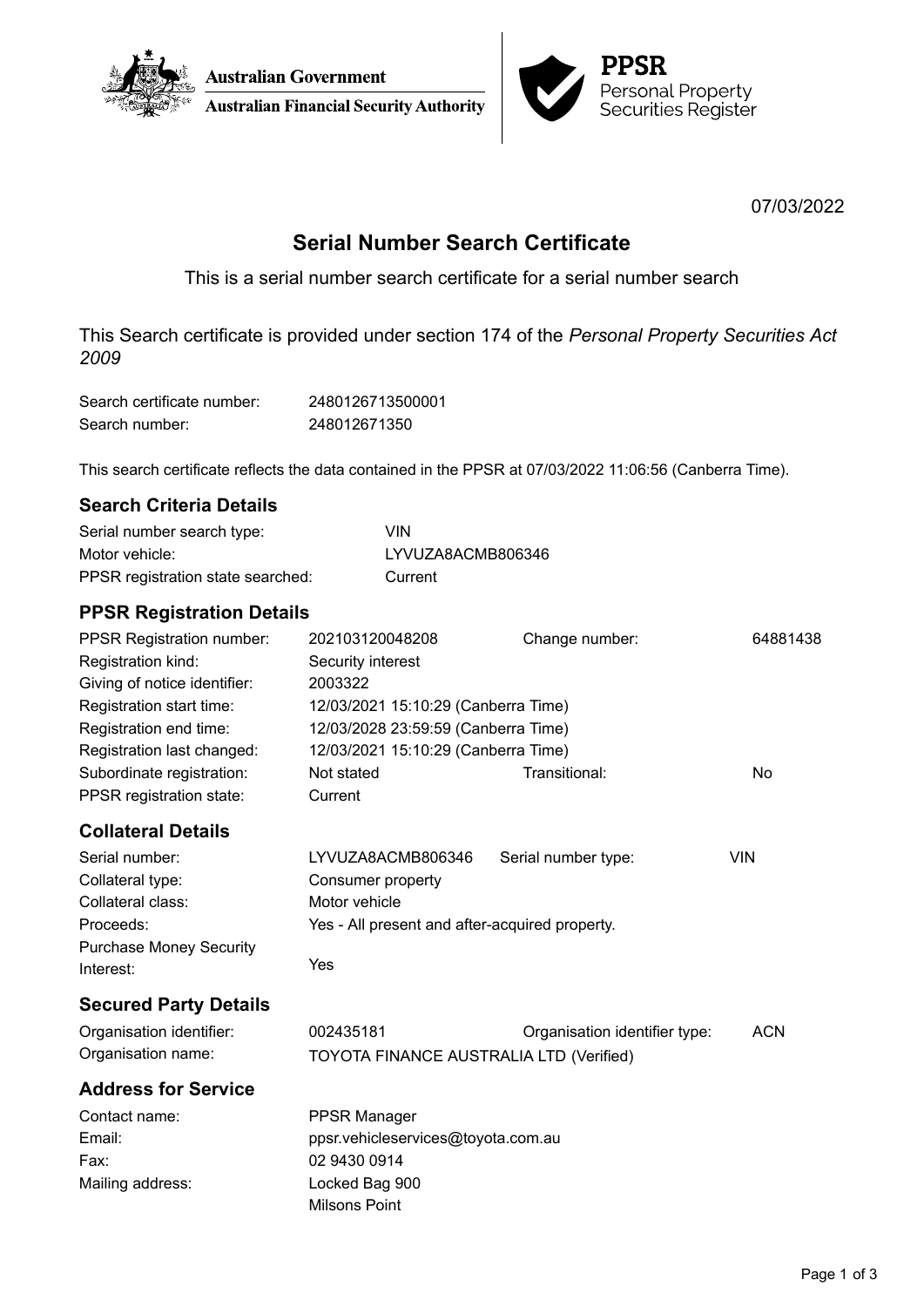|                   | <b>NSW</b>          | 1565 |
|-------------------|---------------------|------|
|                   | AUSTRALIA           |      |
| Physical address: | No address provided |      |

#### **Additional Motor Vehicle Details – NEVDIS**

| Identifier number:<br>Vehicle type:                 | LYVUZA8ACMB806346<br><b>LIGHT COMMERCIAL</b> | Identifier type:<br>Make: | <b>VIN</b><br><b>VOL</b> |
|-----------------------------------------------------|----------------------------------------------|---------------------------|--------------------------|
| Body type:<br>Colour:                               | (<3500KG)<br><b>PANEL VAN</b><br>GREY        | Model:<br>Engine number:  | XC60<br>D4204T14         |
| <b>Registration plate number: EMN88X</b>            |                                              | State vehicle registered: | <b>NSW</b>               |
| <b>Registration expiry:</b><br>Year of manufacture: | 11 Mar 2022<br>No data recorded.             | Year/Month of compliance: | 2021-03                  |

#### **NEVDIS Written-off Vehicle Notification:**

• Not recorded as written-off.

#### **NEVDIS Stolen Vehicle Notification:**

• Not recorded as stolen.

Tasmanian stolen vehicle information is currently unavailable from this service. For information about the status of Tasmanian vehicles, go to:

<https://www.transport.tas.gov.au/MRSWebInterface/public/regoLookup/registrationLookup.jsf> (Note: you will need to provide the vehicle registration plate number to search this site).

A stolen vehicle notification, or the absence of one, does not necessarily mean a vehicle is or is not stolen.

If there is a stolen vehicle notification you wish to enquire about, you should contact the police force in the State or Territory indicated immediately after the date in the notification. The reference number at the end of the notification should be quoted as a part of your enquiry.

Please note that there may be multiple stolen notifications shown. A stolen notification can be for a VIN, Plate, Chassis and/or Engine.

Vehicle information is requested from Austroads NEVDIS database for each transaction involving a vehicle VIN or Chassis Number on the PPSR. The data is not part of interests registered on the PPSR and it is presented without any quarantee regarding its accuracy.

The NEVDIS data is intended to assist users with checking that the VIN or Chassis Number they entered, along with information they have about the vehicle from other sources, is accurate and to provide users with any data held on NEVDIS about a vehicle's stolen or written off status.

State and territory road agencies are the source of NEVDIS data and the primary point of contact for enquiries, errors and corrections.

Access to and use of data provided through the PPSR is subject to the PPSR General Conditions of Use and applicable third party data conditions (which can be obtained at *[www.ppsr.gov.au](http://www.ppsr.gov.au)*). To the extent permitted by law, all data provided through the PPSR is made available without any representation or warranty of any kind (without limitation in respect to accuracy) and the Commonwealth, and our third party data providers (which includes any person mentioned in the Third Party Data Conditions as providing information through the PPSR), have no liability to you in respect of any loss or damage that you might suffer no matter how arising (including negligence) that is directly or indirectly related to the NEVDIS Data.

#### **How to verify this certificate on the PPSR**